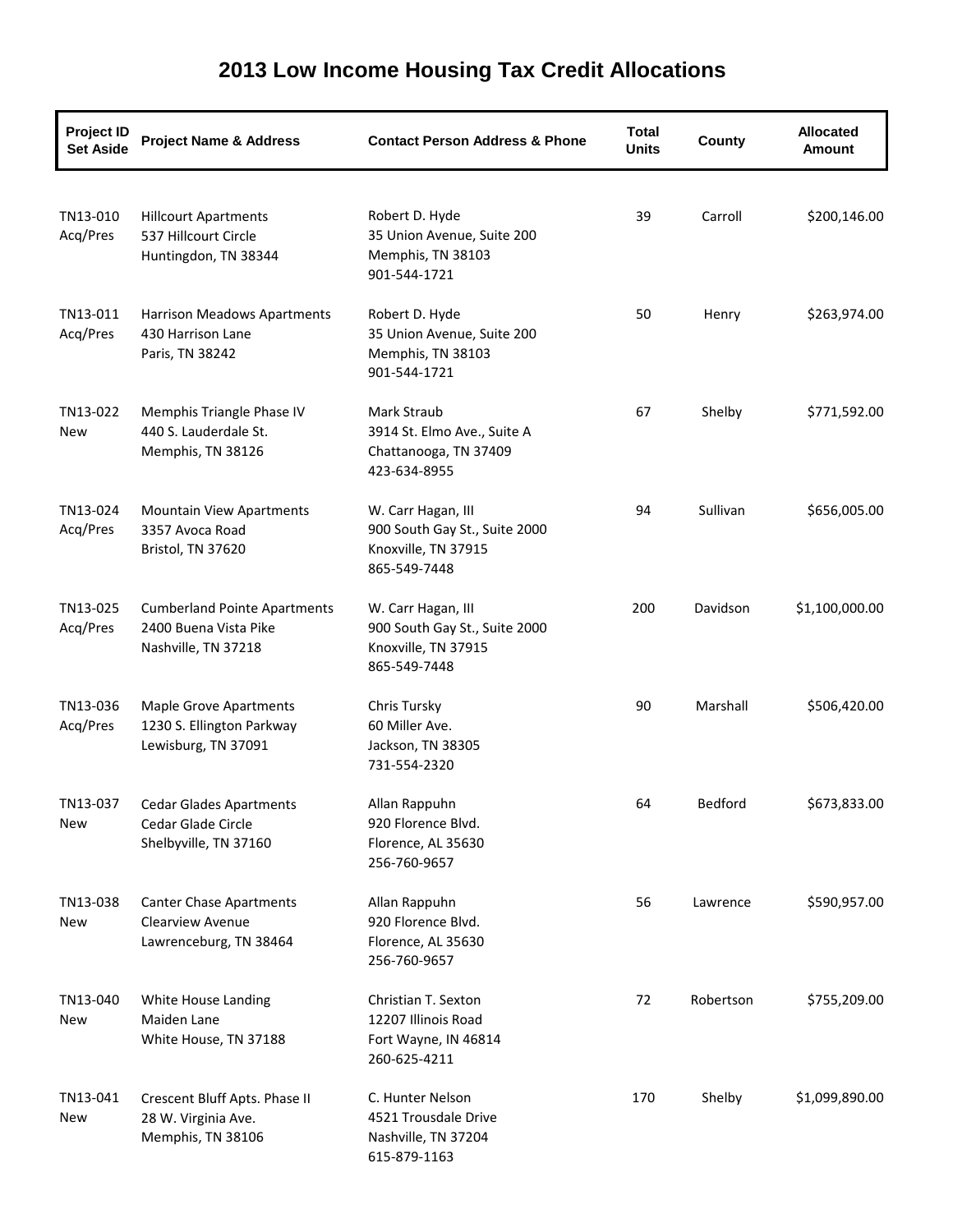| <b>Project ID</b><br><b>Set Aside</b> | <b>Project Name &amp; Address</b>                                             | <b>Contact Person Address &amp; Phone</b>                                                  | <b>Total</b><br><b>Units</b> | County     | <b>Allocated</b><br>Amount |
|---------------------------------------|-------------------------------------------------------------------------------|--------------------------------------------------------------------------------------------|------------------------------|------------|----------------------------|
|                                       |                                                                               |                                                                                            |                              |            |                            |
| TN13-065<br>New                       | The Grove at Kendal<br>413 Wilkinson Lane<br>White House, TN 37188            | Mark E. English<br>624 Skyland Blvd. East, Suite D<br>Tuscaloosa, AL 35405<br>205-345-3800 | 48                           | Robertson  | \$719,818.00               |
| TN13-072                              |                                                                               |                                                                                            |                              |            |                            |
| New<br><b>NP</b>                      | <b>Marshall Gardens</b><br>Reasons Blvd.<br>Milan, TN 38358                   | Patricia Dobbins<br>404 E. McKinney Ave.<br>Albertville, AL 35950<br>256-878-6054          | 48                           | Gibson     | \$696,028.00               |
| TN13-073<br>New<br><b>NP</b>          | <b>Grace Crossing</b><br><b>Enterprise Avenue</b><br>Paris, TN 38242          | Patricia Dobbins<br>404 E. McKinney Ave.<br>Albertville, AL 35950<br>256-878-6054          | 48                           | Henry      | \$687,705.00               |
| TN13-079<br>New                       | Cedar Grove Village<br>1003 Milligan Hwy.<br>Johnson City, TN 37601           | Josh Thomason<br>80 West Wieuca Rd., NE, Suite 204<br>Atlanta, GA 30342<br>404-228-5483    | 38                           | Washington | \$495,740.00               |
| TN13-081<br>New                       | <b>Stewart Place Apartments</b><br>642 Myrtle Avenue<br>Crossville, TN 38555  | Michael L. Hedges<br>1033 Trent Place<br>Pleasant View, TN 37146<br>615-746-2614           | 72                           | Cumberland | \$845,280.00               |
| TN13-083<br>Acq/Pres                  | Hohenwald Village Apartments<br>149 Village Lane<br>Hohenwald, TN 38462       | Russell Holloway<br>217 Second Street<br>Lawrenceburg, TN 38464<br>850-316-8516            | 48                           | Lewis      | \$320,764.00               |
| TN13-084<br>Acq/Pres                  | Mt. Pleasant Village Apts.<br>821 North Main Street<br>Mt. Pleasant, TN 38474 | Russell Holloway<br>217 Second Street<br>Lawrenceburg, TN 38464<br>850-316-8516            | 32                           | Maury      | \$213,155.00               |
| TN13-085<br>New                       | Loudon Hall Apartments<br>McGhee Blvd.<br>Lenoir City, TN 37771               | Gary Hall<br>2967 Ross Clark Circle<br>Dothan, AL 36301<br>334-794-2678                    | 56                           | Loudon     | \$599,663.00               |
| TN13-086<br>New                       | <b>Anderson Hall Apartments</b><br>Charles Seivers Blvd.<br>Clinton, TN 37716 | Gary Hall<br>2967 Ross Clark Circle<br>Dothan, AL 36301<br>334-794-2678                    | 72                           | Anderson   | \$660,797.00               |

## **2013 Low Income Housing Tax Credit Allocations**